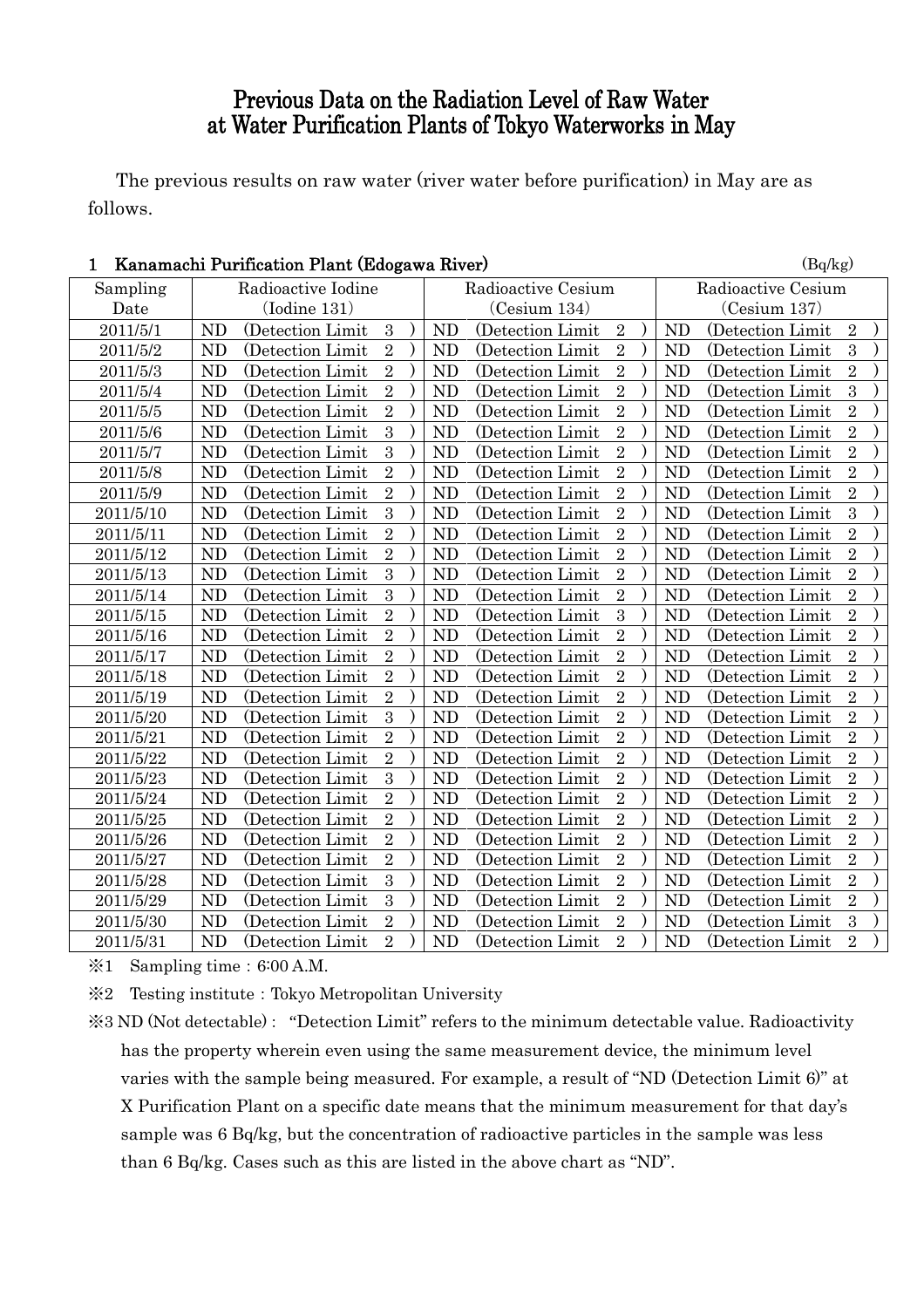| <u>t isana 1 amin'avion'i ciame o n'anawa fervorz</u> | $(\mathbf{D}\mathbf{y})$ |                    |                    |  |  |  |
|-------------------------------------------------------|--------------------------|--------------------|--------------------|--|--|--|
| Sampling                                              | Radioactive Iodine       | Radioactive Cesium | Radioactive Cesium |  |  |  |
| Date                                                  | (Iodine 131)             | (Cesium 134)       | (Cesium 137)       |  |  |  |
| 2011/5/1                                              | <b>ND</b>                | <b>ND</b>          | <b>ND</b>          |  |  |  |
|                                                       | $\overline{2}$           | $\overline{2}$     | 3                  |  |  |  |
|                                                       | (Detection Limit)        | (Detection Limit)  | (Detection Limit)  |  |  |  |
| 2011/5/2                                              | $\overline{3}$           | $\overline{2}$     | $\overline{2}$     |  |  |  |
|                                                       | <b>ND</b>                | N <sub>D</sub>     | N <sub>D</sub>     |  |  |  |
|                                                       | (Detection Limit         | (Detection Limit   | (Detection Limit   |  |  |  |
| 2011/5/3                                              | 3                        | $\overline{2}$     | $\overline{2}$     |  |  |  |
|                                                       | <b>ND</b>                | <b>ND</b>          | <b>ND</b>          |  |  |  |
|                                                       | (Detection Limit         | (Detection Limit)  | (Detection Limit   |  |  |  |
| 2011/5/4                                              | <b>ND</b>                | $\sqrt{2}$         | $\overline{2}$     |  |  |  |
|                                                       | $\overline{2}$           | N <sub>D</sub>     | N <sub>D</sub>     |  |  |  |
|                                                       | (Detection Limit         | (Detection Limit   | (Detection Limit   |  |  |  |
| 2011/5/5                                              | 3                        | $\overline{2}$     | $\overline{2}$     |  |  |  |
|                                                       | <b>ND</b>                | <b>ND</b>          | <b>ND</b>          |  |  |  |
|                                                       | (Detection Limit         | (Detection Limit)  | (Detection Limit   |  |  |  |
| 2011/5/6                                              | 3                        | $\overline{2}$     | $\overline{2}$     |  |  |  |
|                                                       | <b>ND</b>                | <b>ND</b>          | <b>ND</b>          |  |  |  |
|                                                       | (Detection Limit)        | (Detection Limit)  | (Detection Limit)  |  |  |  |
| 2011/5/7                                              | $\overline{2}$           | $\overline{2}$     | 3                  |  |  |  |
|                                                       | <b>ND</b>                | N <sub>D</sub>     | N <sub>D</sub>     |  |  |  |
|                                                       | (Detection Limit         | (Detection Limit   | (Detection Limit   |  |  |  |
| 2011/5/8                                              | $\overline{2}$           | $\overline{2}$     | $\overline{2}$     |  |  |  |
|                                                       | <b>ND</b>                | <b>ND</b>          | <b>ND</b>          |  |  |  |
|                                                       | (Detection Limit)        | (Detection Limit)  | (Detection Limit)  |  |  |  |
| 2011/5/9                                              | ND                       | $\sqrt{2}$         | $\overline{2}$     |  |  |  |
|                                                       | $\boldsymbol{3}$         | N <sub>D</sub>     | ND                 |  |  |  |
|                                                       | (Detection Limit         | (Detection Limit)  | (Detection Limit)  |  |  |  |
| 2011/5/10                                             | $\overline{2}$           | $\overline{2}$     | $\overline{2}$     |  |  |  |
|                                                       | <b>ND</b>                | <b>ND</b>          | <b>ND</b>          |  |  |  |
|                                                       | (Detection Limit         | (Detection Limit)  | (Detection Limit)  |  |  |  |
| 2011/5/11                                             | $\overline{2}$           | $\overline{2}$     | $\overline{2}$     |  |  |  |
|                                                       | ND                       | N <sub>D</sub>     | N <sub>D</sub>     |  |  |  |
|                                                       | (Detection Limit)        | (Detection Limit)  | (Detection Limit)  |  |  |  |
| 2011/5/12                                             | $\overline{2}$           | $\overline{2}$     | $\overline{2}$     |  |  |  |
|                                                       | <b>ND</b>                | N <sub>D</sub>     | <b>ND</b>          |  |  |  |
|                                                       | (Detection Limit         | (Detection Limit   | (Detection Limit   |  |  |  |
| 2011/5/13                                             | $\overline{2}$           | $\sqrt{2}$         | $\overline{2}$     |  |  |  |
|                                                       | <b>ND</b>                | <b>ND</b>          | N <sub>D</sub>     |  |  |  |
|                                                       | (Detection Limit         | (Detection Limit)  | (Detection Limit   |  |  |  |
| 2011/5/14                                             | $\overline{3}$           | $\overline{2}$     | $\overline{3}$     |  |  |  |
|                                                       | <b>ND</b>                | N <sub>D</sub>     | N <sub>D</sub>     |  |  |  |
|                                                       | (Detection Limit)        | (Detection Limit   | (Detection Limit   |  |  |  |
| 2011/5/15                                             | $\overline{2}$           | $\overline{2}$     | $\overline{3}$     |  |  |  |
|                                                       | <b>ND</b>                | <b>ND</b>          | <b>ND</b>          |  |  |  |
|                                                       | (Detection Limit)        | (Detection Limit)  | (Detection Limit)  |  |  |  |
| 2011/5/16                                             | $\overline{2}$           | $\overline{2}$     | $\overline{2}$     |  |  |  |
|                                                       | <b>ND</b>                | N <sub>D</sub>     | <b>ND</b>          |  |  |  |
|                                                       | (Detection Limit)        | (Detection Limit)  | (Detection Limit)  |  |  |  |
| 2011/5/17                                             | $\overline{2}$           | $\overline{2}$     | $\overline{2}$     |  |  |  |
|                                                       | <b>ND</b>                | <b>ND</b>          | <b>ND</b>          |  |  |  |
|                                                       | (Detection Limit)        | (Detection Limit)  | (Detection Limit)  |  |  |  |
| 2011/5/18                                             | ND                       | $\overline{2}$     | $\overline{2}$     |  |  |  |
|                                                       | 3                        | N <sub>D</sub>     | <b>ND</b>          |  |  |  |
|                                                       | (Detection Limit         | (Detection Limit   | (Detection Limit)  |  |  |  |
| 2011/5/19                                             | $\overline{2}$           | $\overline{2}$     | $\overline{2}$     |  |  |  |
|                                                       | <b>ND</b>                | <b>ND</b>          | <b>ND</b>          |  |  |  |
|                                                       | (Detection Limit)        | (Detection Limit)  | (Detection Limit)  |  |  |  |
| 2011/5/20                                             | $\overline{2}$           | $\overline{2}$     | $\overline{2}$     |  |  |  |
|                                                       | <b>ND</b>                | <b>ND</b>          | <b>ND</b>          |  |  |  |
|                                                       | (Detection Limit         | (Detection Limit)  | (Detection Limit)  |  |  |  |
| 2011/5/21                                             | $\sqrt{2}$               | $\overline{2}$     | $\sqrt{2}$         |  |  |  |
|                                                       | <b>ND</b>                | <b>ND</b>          | N <sub>D</sub>     |  |  |  |
|                                                       | (Detection Limit)        | (Detection Limit   | (Detection Limit   |  |  |  |
| 2011/5/22                                             | $\overline{2}$           | $\overline{2}$     | $\overline{2}$     |  |  |  |
|                                                       | <b>ND</b>                | N <sub>D</sub>     | N <sub>D</sub>     |  |  |  |
|                                                       | (Detection Limit         | (Detection Limit   | (Detection Limit   |  |  |  |
| 2011/5/23                                             | $\overline{2}$           | $\overline{2}$     | $\overline{2}$     |  |  |  |
|                                                       | <b>ND</b>                | <b>ND</b>          | <b>ND</b>          |  |  |  |
|                                                       | (Detection Limit)        | (Detection Limit   | (Detection Limit)  |  |  |  |
| 2011/5/24                                             | 3                        | $\overline{2}$     | $\overline{2}$     |  |  |  |
|                                                       | <b>ND</b>                | <b>ND</b>          | N <sub>D</sub>     |  |  |  |
|                                                       | (Detection Limit)        | (Detection Limit)  | (Detection Limit)  |  |  |  |
| 2011/5/25                                             | $\overline{2}$           | $\overline{2}$     | $\overline{2}$     |  |  |  |
|                                                       | <b>ND</b>                | <b>ND</b>          | <b>ND</b>          |  |  |  |
|                                                       | (Detection Limit         | (Detection Limit)  | (Detection Limit   |  |  |  |
| 2011/5/26                                             | $\mathbf{3}$             | $\sqrt{2}$         | $\overline{2}$     |  |  |  |
|                                                       | <b>ND</b>                | <b>ND</b>          | <b>ND</b>          |  |  |  |
|                                                       | (Detection Limit)        | (Detection Limit)  | (Detection Limit)  |  |  |  |
| 2011/5/27                                             | $\overline{2}$           | $\overline{2}$     | $\overline{2}$     |  |  |  |
|                                                       | <b>ND</b>                | N <sub>D</sub>     | N <sub>D</sub>     |  |  |  |
|                                                       | (Detection Limit         | (Detection Limit   | (Detection Limit   |  |  |  |
| 2011/5/28                                             | $\overline{2}$           | $\overline{2}$     | $\overline{2}$     |  |  |  |
|                                                       | <b>ND</b>                | <b>ND</b>          | <b>ND</b>          |  |  |  |
|                                                       | (Detection Limit)        | (Detection Limit)  | (Detection Limit)  |  |  |  |
| 2011/5/29                                             | $\overline{2}$           | $\overline{2}$     | $\overline{2}$     |  |  |  |
|                                                       | <b>ND</b>                | <b>ND</b>          | ND                 |  |  |  |
|                                                       | (Detection Limit)        | (Detection Limit)  | (Detection Limit)  |  |  |  |
| 2011/5/30                                             | 3                        | $\overline{2}$     | $\overline{2}$     |  |  |  |
|                                                       | <b>ND</b>                | <b>ND</b>          | <b>ND</b>          |  |  |  |
|                                                       | (Detection Limit)        | (Detection Limit)  | (Detection Limit)  |  |  |  |
| 2011/5/31                                             | ND                       | $\overline{2}$     | 3                  |  |  |  |
|                                                       | $\sqrt{2}$               | N <sub>D</sub>     | ND                 |  |  |  |
|                                                       | (Detection Limit)        | (Detection Limit)  | (Detection Limit)  |  |  |  |

### 2 Asaka Purification Plant (Arakawa River) (Bq/kg)

 $\text{\%}1$  Sampling time: 6:00 A.M.

※2 Testing institute:Tokyo Metropolitan University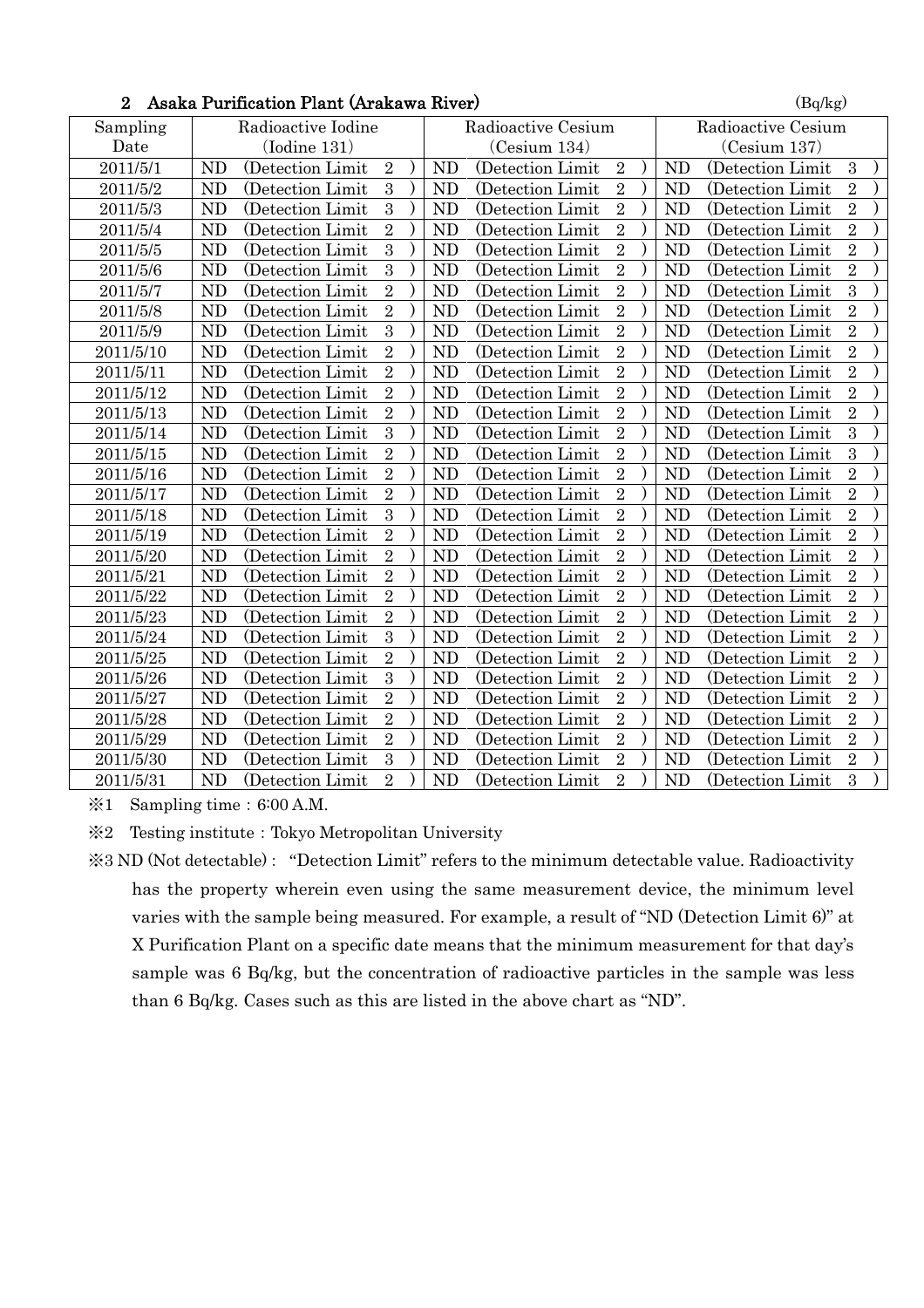|           | Ozaku I urliication I iant (Taniagawa River) |                    | UQ/kg/             |  |  |  |
|-----------|----------------------------------------------|--------------------|--------------------|--|--|--|
| Sampling  | Radioactive Iodine                           | Radioactive Cesium | Radioactive Cesium |  |  |  |
| Date      | (Iodine 131)                                 | (Cesium 134)       | (Cesium 137)       |  |  |  |
| 2011/5/1  | <b>ND</b>                                    | <b>ND</b>          | <b>ND</b>          |  |  |  |
|           | (Detection Limit                             | (Detection Limit   | (Detection Limit   |  |  |  |
|           | $\overline{2}$                               | $\sqrt{2}$         | $\sqrt{2}$         |  |  |  |
| 2011/5/2  | $\overline{2}$                               | $\overline{2}$     | $\overline{2}$     |  |  |  |
|           | ND                                           | <b>ND</b>          | <b>ND</b>          |  |  |  |
|           | (Detection Limit)                            | (Detection Limit)  | (Detection Limit)  |  |  |  |
| 2011/5/3  | $\overline{2}$                               | $\overline{2}$     | $\overline{2}$     |  |  |  |
|           | ND                                           | <b>ND</b>          | <b>ND</b>          |  |  |  |
|           | (Detection Limit                             | (Detection Limit)  | (Detection Limit   |  |  |  |
| 2011/5/4  | ND                                           | $\overline{2}$     | $\overline{2}$     |  |  |  |
|           | 3                                            | <b>ND</b>          | <b>ND</b>          |  |  |  |
|           | (Detection Limit                             | (Detection Limit)  | (Detection Limit   |  |  |  |
| 2011/5/5  | ND                                           | $\overline{2}$     | $\overline{2}$     |  |  |  |
|           | 3                                            | <b>ND</b>          | <b>ND</b>          |  |  |  |
|           | (Detection Limit)                            | (Detection Limit)  | (Detection Limit)  |  |  |  |
| 2011/5/6  | $\overline{2}$                               | $\overline{2}$     | $\sqrt{2}$         |  |  |  |
|           | <b>ND</b>                                    | N <sub>D</sub>     | <b>ND</b>          |  |  |  |
|           | (Detection Limit                             | (Detection Limit)  | (Detection Limit)  |  |  |  |
| 2011/5/7  | $\overline{2}$                               | $\overline{2}$     | $\overline{2}$     |  |  |  |
|           | <b>ND</b>                                    | <b>ND</b>          | <b>ND</b>          |  |  |  |
|           | (Detection Limit                             | (Detection Limit)  | (Detection Limit   |  |  |  |
| 2011/5/8  | $\overline{2}$                               | $\overline{2}$     | $\overline{2}$     |  |  |  |
|           | <b>ND</b>                                    | N <sub>D</sub>     | <b>ND</b>          |  |  |  |
|           | (Detection Limit)                            | (Detection Limit)  | (Detection Limit)  |  |  |  |
| 2011/5/9  | <b>ND</b>                                    | $\overline{2}$     | $\overline{2}$     |  |  |  |
|           | $\overline{2}$                               | N <sub>D</sub>     | <b>ND</b>          |  |  |  |
|           | (Detection Limit                             | (Detection Limit   | (Detection Limit   |  |  |  |
| 2011/5/10 | $\overline{2}$                               | $\overline{2}$     | $\overline{2}$     |  |  |  |
|           | <b>ND</b>                                    | <b>ND</b>          | <b>ND</b>          |  |  |  |
|           | (Detection Limit)                            | (Detection Limit)  | (Detection Limit)  |  |  |  |
| 2011/5/11 | $\overline{3}$                               | $\overline{2}$     | $\overline{3}$     |  |  |  |
|           | ND                                           | N <sub>D</sub>     | N <sub>D</sub>     |  |  |  |
|           | (Detection Limit                             | (Detection Limit   | (Detection Limit)  |  |  |  |
| 2011/5/12 | $\overline{2}$                               | $\overline{2}$     | $\overline{2}$     |  |  |  |
|           | ND                                           | <b>ND</b>          | <b>ND</b>          |  |  |  |
|           | (Detection Limit)                            | (Detection Limit)  | (Detection Limit)  |  |  |  |
| 2011/5/13 | ND                                           | $\sqrt{2}$         | $\overline{2}$     |  |  |  |
|           | $\overline{2}$                               | N <sub>D</sub>     | <b>ND</b>          |  |  |  |
|           | (Detection Limit                             | (Detection Limit   | (Detection Limit   |  |  |  |
| 2011/5/14 | $\overline{2}$                               | $\overline{2}$     | $\overline{2}$     |  |  |  |
|           | ND                                           | <b>ND</b>          | <b>ND</b>          |  |  |  |
|           | (Detection Limit)                            | (Detection Limit)  | (Detection Limit)  |  |  |  |
| 2011/5/15 | $\overline{2}$                               | $\overline{2}$     | $\overline{2}$     |  |  |  |
|           | <b>ND</b>                                    | <b>ND</b>          | <b>ND</b>          |  |  |  |
|           | (Detection Limit)                            | (Detection Limit)  | (Detection Limit   |  |  |  |
| 2011/5/16 | 3                                            | $\overline{2}$     | $\overline{2}$     |  |  |  |
|           | <b>ND</b>                                    | <b>ND</b>          | <b>ND</b>          |  |  |  |
|           | (Detection Limit)                            | (Detection Limit)  | (Detection Limit)  |  |  |  |
| 2011/5/17 | 3                                            | $\sqrt{2}$         | $\overline{2}$     |  |  |  |
|           | <b>ND</b>                                    | <b>ND</b>          | <b>ND</b>          |  |  |  |
|           | (Detection Limit)                            | (Detection Limit)  | (Detection Limit)  |  |  |  |
| 2011/5/18 | $\overline{3}$                               | $\overline{2}$     | $\overline{2}$     |  |  |  |
|           | N <sub>D</sub>                               | N <sub>D</sub>     | N <sub>D</sub>     |  |  |  |
|           | (Detection Limit                             | (Detection Limit   | (Detection Limit   |  |  |  |
| 2011/5/19 | $\overline{2}$                               | $\overline{2}$     | $\overline{2}$     |  |  |  |
|           | ND                                           | <b>ND</b>          | <b>ND</b>          |  |  |  |
|           | (Detection Limit)                            | (Detection Limit)  | (Detection Limit)  |  |  |  |
| 2011/5/20 | $\overline{3}$                               | $\overline{2}$     | $\overline{2}$     |  |  |  |
|           | ND                                           | <b>ND</b>          | <b>ND</b>          |  |  |  |
|           | (Detection Limit                             | (Detection Limit)  | (Detection Limit)  |  |  |  |
| 2011/5/21 | $\overline{2}$                               | $\overline{2}$     | $\overline{2}$     |  |  |  |
|           | ND                                           | <b>ND</b>          | <b>ND</b>          |  |  |  |
|           | (Detection Limit)                            | (Detection Limit   | (Detection Limit   |  |  |  |
| 2011/5/22 | ND                                           | $\sqrt{2}$         | $\overline{2}$     |  |  |  |
|           | $\overline{2}$                               | <b>ND</b>          | ND                 |  |  |  |
|           | (Detection Limit                             | (Detection Limit   | (Detection Limit)  |  |  |  |
| 2011/5/23 | $\overline{2}$                               | $\overline{2}$     | $\overline{2}$     |  |  |  |
|           | <b>ND</b>                                    | <b>ND</b>          | <b>ND</b>          |  |  |  |
|           | (Detection Limit                             | (Detection Limit)  | (Detection Limit)  |  |  |  |
| 2011/5/24 | $\overline{2}$                               | $\overline{2}$     | $\overline{2}$     |  |  |  |
|           | <b>ND</b>                                    | N <sub>D</sub>     | <b>ND</b>          |  |  |  |
|           | (Detection Limit)                            | (Detection Limit)  | (Detection Limit)  |  |  |  |
| 2011/5/25 | $\overline{2}$                               | $\overline{2}$     | $\overline{3}$     |  |  |  |
|           | <b>ND</b>                                    | <b>ND</b>          | <b>ND</b>          |  |  |  |
|           | (Detection Limit)                            | (Detection Limit)  | (Detection Limit)  |  |  |  |
| 2011/5/26 | $\overline{2}$                               | $\overline{2}$     | $\overline{2}$     |  |  |  |
|           | <b>ND</b>                                    | <b>ND</b>          | $\overline{2}$     |  |  |  |
|           | (Detection Limit)                            | (Detection Limit)  | (Detection Limit)  |  |  |  |
| 2011/5/27 | ND                                           | $\sqrt{2}$         | $\sqrt{2}$         |  |  |  |
|           | $\overline{2}$                               | N <sub>D</sub>     | <b>ND</b>          |  |  |  |
|           | (Detection Limit                             | (Detection Limit   | (Detection Limit   |  |  |  |
| 2011/5/28 | $\overline{2}$                               | $\overline{2}$     | 3                  |  |  |  |
|           | ND                                           | <b>ND</b>          | <b>ND</b>          |  |  |  |
|           | (Detection Limit                             | (Detection Limit)  | (Detection Limit)  |  |  |  |
| 2011/5/29 | $\overline{2}$                               | $\overline{2}$     | $\overline{2}$     |  |  |  |
|           | ND                                           | N <sub>D</sub>     | ND                 |  |  |  |
|           | (Detection Limit)                            | (Detection Limit)  | (Detection Limit)  |  |  |  |
| 2011/5/30 | ND                                           | $\overline{2}$     | $\overline{2}$     |  |  |  |
|           | 3                                            | <b>ND</b>          | <b>ND</b>          |  |  |  |
|           | (Detection Limit)                            | (Detection Limit   | (Detection Limit)  |  |  |  |
| 2011/5/31 | ND                                           | $\overline{2}$     | 3                  |  |  |  |
|           | $\overline{2}$                               | <b>ND</b>          | <b>ND</b>          |  |  |  |
|           | (Detection Limit)                            | (Detection Limit)  | (Detection Limit)  |  |  |  |

## $3 \text{ Ozoku Purification Plant (Tamanawa River)}$  (Bq/kg)

 $\text{\%}1$  Sampling time: 6:00 A.M.

※2 Testing institute:Tokyo Metropolitan University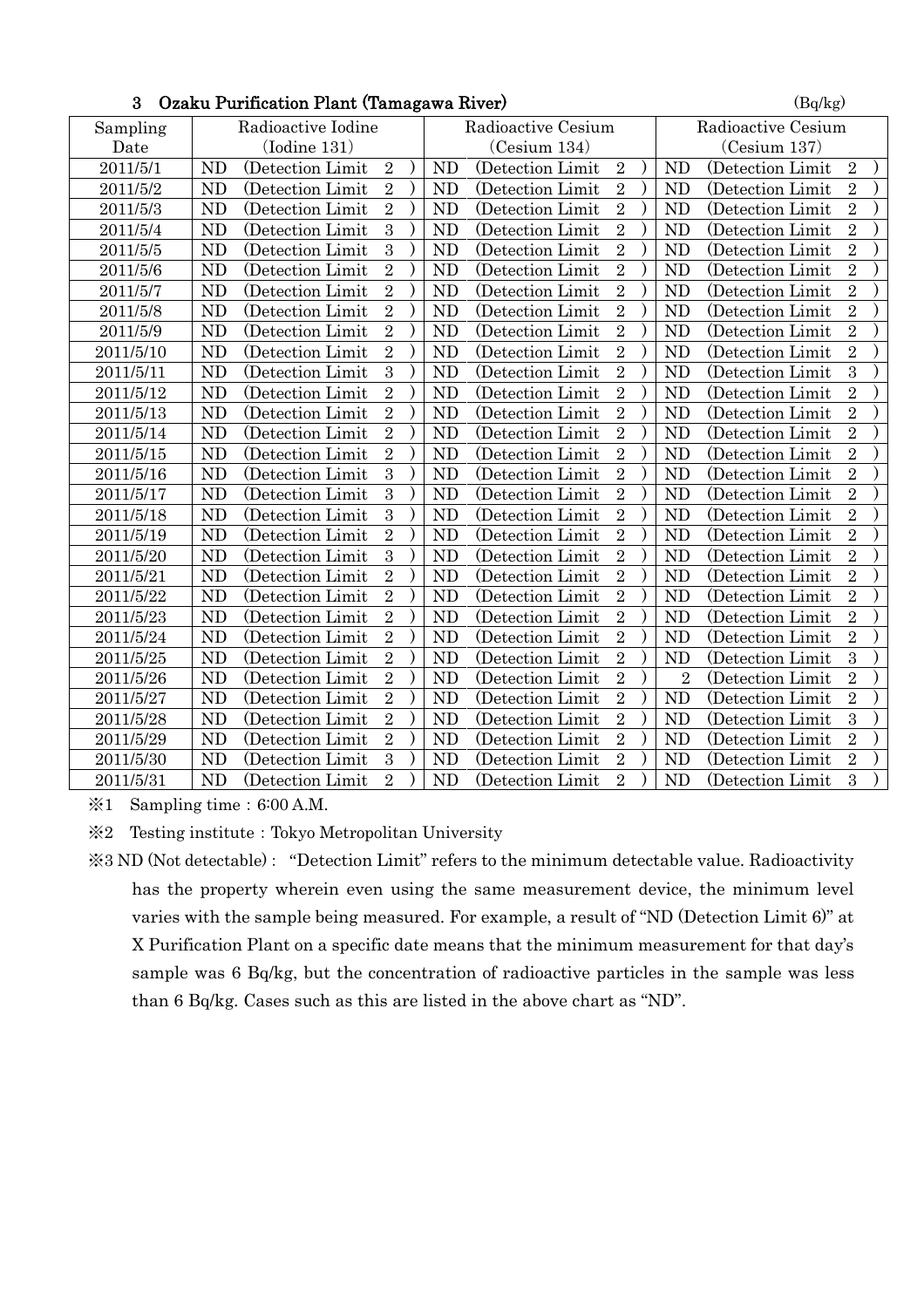| Tiigasiil iliulayalila 1 urtiicatioli 1 lailt 1 vulakawa Itivel, Talilagawa Itivel)<br>UQ/kg/ |                                                  |                                                                                         |                    |  |  |  |  |  |  |
|-----------------------------------------------------------------------------------------------|--------------------------------------------------|-----------------------------------------------------------------------------------------|--------------------|--|--|--|--|--|--|
| Sampling                                                                                      | Radioactive Iodine                               | Radioactive Cesium                                                                      | Radioactive Cesium |  |  |  |  |  |  |
| Date                                                                                          | (Iodine 131)                                     | (Cesium 134)<br>(Cesium 137)                                                            |                    |  |  |  |  |  |  |
| 2011/5/1                                                                                      | N <sub>D</sub><br>(Detection Limit<br>$\sqrt{2}$ | <b>ND</b><br>(Detection Limit<br>$\sqrt{2}$<br><b>ND</b><br>(Detection Limit            | $\sqrt{2}$         |  |  |  |  |  |  |
| 2011/5/2                                                                                      | $\overline{2}$<br>ND<br>(Detection Limit)        | $\overline{2}$<br><b>ND</b><br><b>ND</b><br>(Detection Limit<br>(Detection Limit        | $\overline{2}$     |  |  |  |  |  |  |
| 2011/5/3                                                                                      | ND<br>$\sqrt{2}$<br>(Detection Limit)            | $\sqrt{2}$<br><b>ND</b><br><b>ND</b><br>(Detection Limit)<br>(Detection Limit)          | $\sqrt{2}$         |  |  |  |  |  |  |
| 2011/5/4                                                                                      | ND<br>$\overline{2}$<br>(Detection Limit         | $\overline{2}$<br>N <sub>D</sub><br>ND<br>(Detection Limit<br>(Detection Limit          | $\overline{2}$     |  |  |  |  |  |  |
| 2011/5/5                                                                                      | $\overline{2}$<br>ND<br>(Detection Limit)        | $\overline{2}$<br><b>ND</b><br><b>ND</b><br>(Detection Limit)<br>(Detection Limit)      | $\mathbf{3}$       |  |  |  |  |  |  |
| 2011/5/6                                                                                      | $\overline{2}$<br>ND<br>(Detection Limit)        | $\sqrt{2}$<br><b>ND</b><br><b>ND</b><br>(Detection Limit)<br>(Detection Limit)          | $\overline{2}$     |  |  |  |  |  |  |
| 2011/5/7                                                                                      | $\overline{2}$<br><b>ND</b><br>(Detection Limit) | $\overline{2}$<br><b>ND</b><br><b>ND</b><br>(Detection Limit)<br>(Detection Limit)      | $\mathbf{3}$       |  |  |  |  |  |  |
| 2011/5/8                                                                                      | ND<br>$\sqrt{2}$<br>(Detection Limit             | $\sqrt{2}$<br><b>ND</b><br>N <sub>D</sub><br>(Detection Limit<br>(Detection Limit)      | $\sqrt{2}$         |  |  |  |  |  |  |
| 2011/5/9                                                                                      | ND<br>$\overline{2}$<br>(Detection Limit)        | $\overline{2}$<br><b>ND</b><br><b>ND</b><br>(Detection Limit<br>(Detection Limit)       | $\overline{2}$     |  |  |  |  |  |  |
| 2011/5/10                                                                                     | $\overline{2}$<br><b>ND</b><br>(Detection Limit) | $\overline{2}$<br><b>ND</b><br><b>ND</b><br>(Detection Limit)<br>(Detection Limit)      | $\overline{2}$     |  |  |  |  |  |  |
| 2011/5/11                                                                                     | $\overline{2}$<br>ND<br>(Detection Limit)        | $\overline{2}$<br><b>ND</b><br><b>ND</b><br>(Detection Limit)<br>(Detection Limit)      | $\overline{2}$     |  |  |  |  |  |  |
| 2011/5/12                                                                                     | $\sqrt{2}$<br>ND<br>(Detection Limit)            | $\overline{2}$<br><b>ND</b><br><b>ND</b><br>(Detection Limit<br>(Detection Limit)       | $\sqrt{2}$         |  |  |  |  |  |  |
| 2011/5/13                                                                                     | ND<br>$\overline{2}$<br>(Detection Limit         | $\overline{2}$<br><b>ND</b><br><b>ND</b><br>(Detection Limit<br>(Detection Limit)       | $\overline{2}$     |  |  |  |  |  |  |
| 2011/5/14                                                                                     | $\sqrt{2}$<br>ND<br>(Detection Limit)            | $\overline{2}$<br><b>ND</b><br><b>ND</b><br>(Detection Limit)<br>(Detection Limit)      | $\sqrt{2}$         |  |  |  |  |  |  |
| 2011/5/15                                                                                     | $\overline{2}$<br>ND<br>(Detection Limit)        | $\sqrt{2}$<br><b>ND</b><br><b>ND</b><br>(Detection Limit)<br>(Detection Limit)          | $\sqrt{2}$         |  |  |  |  |  |  |
| 2011/5/16                                                                                     | $\overline{2}$<br><b>ND</b><br>(Detection Limit) | $\overline{2}$<br><b>ND</b><br><b>ND</b><br>(Detection Limit)<br>(Detection Limit)      | $\sqrt{2}$         |  |  |  |  |  |  |
| 2011/5/17                                                                                     | N <sub>D</sub><br>$\sqrt{2}$<br>(Detection Limit | $\sqrt{2}$<br>N <sub>D</sub><br><b>ND</b><br>(Detection Limit<br>(Detection Limit)      | $\sqrt{2}$         |  |  |  |  |  |  |
| 2011/5/18                                                                                     | $\overline{2}$<br><b>ND</b><br>(Detection Limit) | $\sqrt{2}$<br><b>ND</b><br><b>ND</b><br>(Detection Limit)<br>(Detection Limit)          | $\overline{2}$     |  |  |  |  |  |  |
| 2011/5/19                                                                                     | $\overline{2}$<br>ND<br>(Detection Limit)        | $\overline{2}$<br><b>ND</b><br><b>ND</b><br>(Detection Limit)<br>(Detection Limit)      | $\overline{2}$     |  |  |  |  |  |  |
| 2011/5/20                                                                                     | $\overline{2}$<br>ND<br>(Detection Limit)        | $\overline{2}$<br><b>ND</b><br><b>ND</b><br>(Detection Limit)<br>(Detection Limit)      | $\overline{2}$     |  |  |  |  |  |  |
| 2011/5/21                                                                                     | $\overline{2}$<br>ND<br>(Detection Limit         | $\sqrt{2}$<br><b>ND</b><br><b>ND</b><br>(Detection Limit<br>(Detection Limit            | $\overline{2}$     |  |  |  |  |  |  |
| 2011/5/22                                                                                     | ND<br>$\overline{2}$<br>(Detection Limit)        | $\overline{2}$<br><b>ND</b><br><b>ND</b><br>(Detection Limit)<br>(Detection Limit)      | $\sqrt{2}$         |  |  |  |  |  |  |
| 2011/5/23                                                                                     | ND<br>$\overline{2}$<br>(Detection Limit)        | $\overline{2}$<br><b>ND</b><br><b>ND</b><br>(Detection Limit)<br>(Detection Limit)      | $\overline{2}$     |  |  |  |  |  |  |
| 2011/5/24                                                                                     | $\overline{2}$<br>ND<br>(Detection Limit         | $\overline{2}$<br><b>ND</b><br><b>ND</b><br>(Detection Limit)<br>(Detection Limit)      | $\mathbf{3}$       |  |  |  |  |  |  |
| 2011/5/25                                                                                     | $\overline{2}$<br><b>ND</b><br>(Detection Limit) | $\overline{2}$<br><b>ND</b><br><b>ND</b><br>(Detection Limit<br>(Detection Limit)       | $\sqrt{3}$         |  |  |  |  |  |  |
| 2011/5/26                                                                                     | $\overline{2}$<br><b>ND</b><br>(Detection Limit) | $\sqrt{2}$<br><b>ND</b><br><b>ND</b><br>(Detection Limit)<br>(Detection Limit)          | $\sqrt{2}$         |  |  |  |  |  |  |
| 2011/5/27                                                                                     | $\overline{2}$<br><b>ND</b><br>(Detection Limit) | $\overline{2}$<br><b>ND</b><br><b>ND</b><br>(Detection Limit)<br>(Detection Limit)      | $\overline{2}$     |  |  |  |  |  |  |
| 2011/5/28                                                                                     | $\overline{2}$<br><b>ND</b><br>(Detection Limit) | $\overline{2}$<br><b>ND</b><br>N <sub>D</sub><br>(Detection Limit)<br>(Detection Limit) | $\sqrt{3}$         |  |  |  |  |  |  |
| 2011/5/29                                                                                     | $\overline{2}$<br>ND<br>(Detection Limit         | $\overline{2}$<br>ND<br>ND<br>(Detection Limit)<br>(Detection Limit)                    | $\overline{2}$     |  |  |  |  |  |  |
| 2011/5/30                                                                                     | $\overline{2}$<br><b>ND</b><br>(Detection Limit) | $\overline{2}$<br><b>ND</b><br><b>ND</b><br>(Detection Limit<br>(Detection Limit)       | $\overline{2}$     |  |  |  |  |  |  |
| 2011/5/31                                                                                     | $\overline{2}$<br>ND<br>(Detection Limit)        | $\overline{2}$<br>ND<br>ND<br>(Detection Limit)<br>(Detection Limit)                    | $\sqrt{2}$         |  |  |  |  |  |  |

# $\text{Higashi-muravama Purification Plant-1 (Arakawa River Tamacawa Rivar) }$  (Balka)

 $\text{\%}1$  Sampling time: 6:00 A.M.

※2 Testing institute:Tokyo Metropolitan University